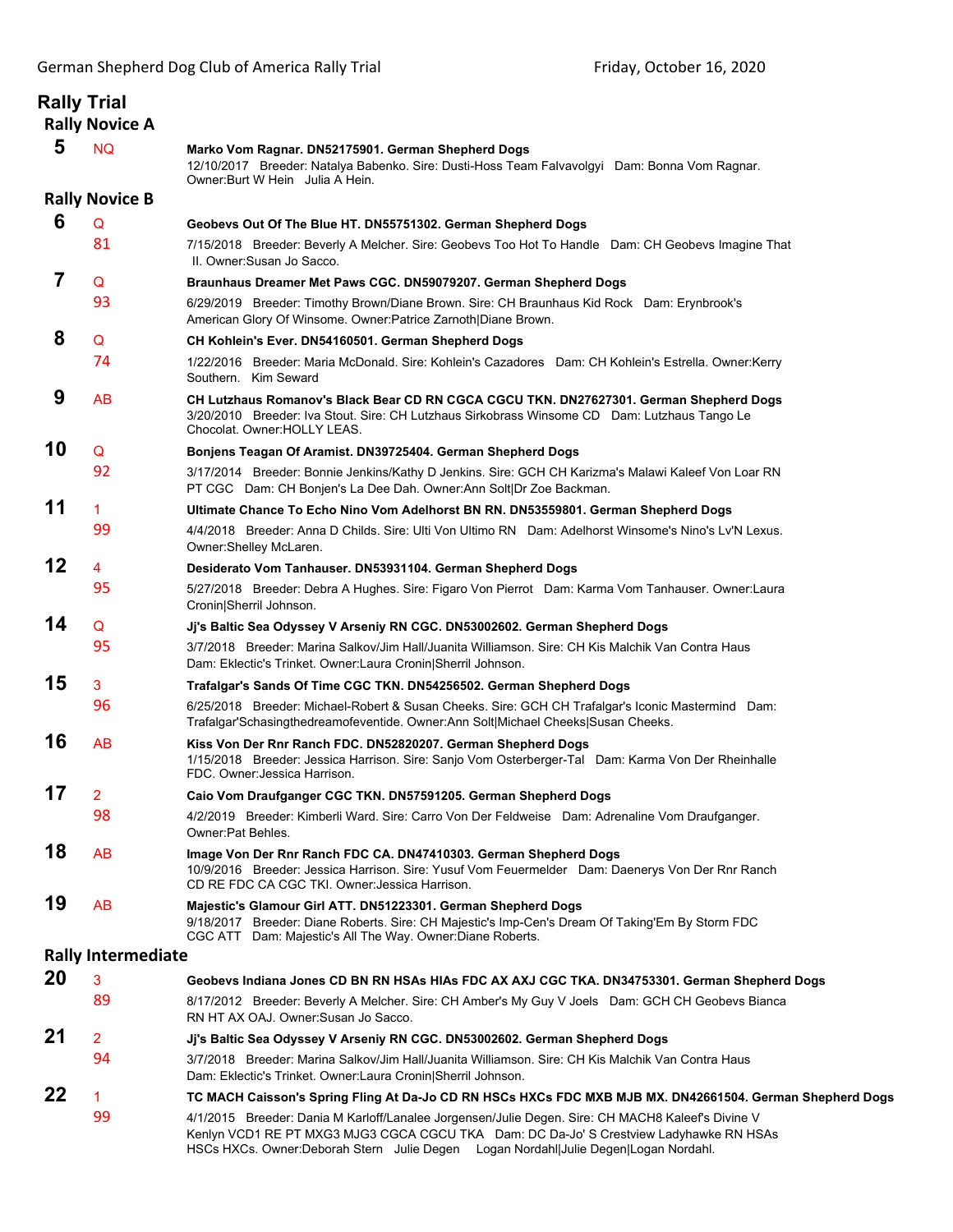| 23                       | <b>NQ</b>               | CH Kubistraums Bear Went Over The Mountain RN CGC. DN50209606. German Shepherd Dogs<br>6/20/2017 Breeder: Verna M Kubik/Virginia Bailey. Sire: GCH CH Bloomsbeerys Amadeus Dam: CH<br>Kubistraums Tahoe II BN RI PT. Owner: Mary Feil Verna Kubik. Agent: Diana Paul |  |  |  |
|--------------------------|-------------------------|----------------------------------------------------------------------------------------------------------------------------------------------------------------------------------------------------------------------------------------------------------------------|--|--|--|
| 24                       | AB                      | Ultimate Chance To Echo Nino Vom Adelhorst BN RN. DN53559801. German Shepherd Dogs<br>4/4/2018 Breeder: Anna D Childs. Sire: Ulti Von Ultimo RN Dam: Adelhorst Winsome's Nino's Lv'N Lexus.<br>Owner:Shelley McLaren.                                                |  |  |  |
|                          | <b>Rally Advanced A</b> |                                                                                                                                                                                                                                                                      |  |  |  |
| 27                       | $\overline{2}$          | Kubistraums Big Bear Mountain RI DCAT TC CGC. DN50209602. German Shepherd Dogs                                                                                                                                                                                       |  |  |  |
|                          | 88                      | 6/20/2017 Breeder: Verna M Kubik/Virginia Bailey. Sire: GCH CH Bloomsbeerys Amadeus Dam: CH<br>Kubistraums Tahoe II BN RI PT. Owner: Steven Hubacek JoAnn Hubacek.                                                                                                   |  |  |  |
| 30                       | 1.                      | Fenix Von Der Herzen Haus RN CGC TKN. DN52495808. German Shepherd Dogs                                                                                                                                                                                               |  |  |  |
|                          | 90                      | 1/5/2018 Breeder: Mrs. Kim Marie Hart. Sire: Ace Von Der Herzen Haus CGC Dam: Fera Vom Hanrahaus<br>CGC. Owner: Tim Greenwell.                                                                                                                                       |  |  |  |
|                          | <b>Rally Advanced B</b> |                                                                                                                                                                                                                                                                      |  |  |  |
| 28                       | Q                       | Veritas Von Der Tetiaroa CDX RM4 RAE2 PT NA NAJ XF SWA SCE SBE SHDA DS. DN45329702. German Shepherd Dogs                                                                                                                                                             |  |  |  |
|                          | 93                      | 1/26/2016 Breeder: Jill Doherty. Sire: Argon Vom Land Der Konige Dam: Haylo Von Der Tetiaroa.<br>Owner:Cathy Mitchell.                                                                                                                                               |  |  |  |
| 29                       | 3                       | RACH Rite Of Honor Vom Kraftwerk UD PCDX OM1 BN GN RM3 RAE4 OAP AJP CG. DN29955404. German Shepherd Dogs                                                                                                                                                             |  |  |  |
|                          | 97                      | 2/15/2011 Breeder: Wayne Curry. Sire: Oruger The Boom li V Kraftwerk Dam: Chula Von Pantheon.<br>Owner:Luann Vuckson.                                                                                                                                                |  |  |  |
| 31                       | Q                       | GCH CH Lindenhill's Cold Pac V Gracelyne CD BN RE CGCA CGCU TKP. DN45534901. German Shepherd Dogs                                                                                                                                                                    |  |  |  |
|                          | 94                      | 1/18/2016 Breeder: Michael H Metz/Sheila Metz/Rick Seki. Sire: GCH CH Lindenhill's Martello V Gracelyne<br>Dam: Lindenhill's Gracelyne Tin Cup. Owner:Amber Eisfeld Sheila Metz.                                                                                     |  |  |  |
| 32                       | 2                       | RACH Oceania Von Der Tetiaroa UDX2 OM2 VER RM2 RAE4 AX OAJ MXP2 MJP OF. DN38762307. German Shepherd Dogs                                                                                                                                                             |  |  |  |
|                          | 98                      | 12/17/2013 Breeder: Jill Doherty. Sire: Greif Vom Kapbusch Dam: Ixena Von Der Tetiaroa. Owner: Patricia<br>Schneiderjohn.                                                                                                                                            |  |  |  |
| 33                       | 4                       | Xago Vom Drache Feld CD RE CA IPO2 CGC TKN. DN47925101. German Shepherd Dogs                                                                                                                                                                                         |  |  |  |
|                          | 95                      | 11/14/2016 Breeder: Rebecca Underwood. Sire: Matty Vom Marketal RE CGCU Dam: Gigi Von Unterholz.<br>Owner: Rebecca Underwood.                                                                                                                                        |  |  |  |
| 34                       | Q                       | Ivy Von Hugelblick UD PCD BN GN GO RA CGC. DN42991103. German Shepherd Dogs                                                                                                                                                                                          |  |  |  |
|                          | 89                      | 4/14/2015 Breeder: Carrie Fohl. Sire: Bolle Ja Na Ka Dam: Ouch Von Hugelblick. Owner: Kathleen Cook.                                                                                                                                                                 |  |  |  |
| 35                       | Q                       | Crush Von Der Tetiaroa RA PT NA NAJ NF SWN SHDN CGC TKA. DN55115403. German Shepherd Dogs                                                                                                                                                                            |  |  |  |
|                          | 93                      | 8/6/2018 Breeder: Jill Doherty. Sire: Troll Von Der Tetiaroa Dam: Haylo Von Der Tetiaroa. Owner:Cathy<br>Mitchell.                                                                                                                                                   |  |  |  |
| 37                       |                         | RACH Riverrun's Axa's Midnight Ash CD BN RM3 RAE3 FDC DJ CGCA. DN41813606. German Shepherd Dogs                                                                                                                                                                      |  |  |  |
|                          | 99                      | 8/4/2014 Breeder: Paula Thomason. Sire: Django Von Haus Jurjim Dam: Acris Z Maleho Mesta.<br>Owner: Paula Thomason.                                                                                                                                                  |  |  |  |
| 38                       | Q                       | Jazzcreek's Take A Chance CDX BN GN RM3 RAE2 FDC MX AXJ MXP MJP OF OFP. DN41496501. German Shepherd Dogs                                                                                                                                                             |  |  |  |
|                          | 92                      | 12/1/2014 Breeder: Joan Plank. Sire: Jazzcreek's Bolt Of Lightning Dam: Jazzcreek's Satin Sadie.<br>Owner: Joan Plank.                                                                                                                                               |  |  |  |
| 39                       | Q                       | CH Dawnhill's Cedar Springs BN RE SWN CGC. DN47827506. German Shepherd Dogs                                                                                                                                                                                          |  |  |  |
|                          | 91                      | 10/18/2016 Breeder: Dawn Van Dyken. Sire: GCHG CH Stuttgart's Single Action Army V Hammersmith RN<br>Dam: Dawnhill's Hatteras. Owner: Dawn Van Dyken. Agent: George Berstler                                                                                         |  |  |  |
| 40                       | Q                       | Icon Von Hugelblick CDX PCD BN GN RI CGCA TKI. DN42991104. German Shepherd Dogs                                                                                                                                                                                      |  |  |  |
|                          | 88                      | 4/14/2015 Breeder: Carrie Fohl. Sire: Bolle Ja Na Ka Dam: Ouch Von Hugelblick. Owner: SHARON<br>JORDAN.                                                                                                                                                              |  |  |  |
| 41                       | AB                      | Duchess Ward CD RA HT MX MXJ XF T2B SCN SIN SEN CGC TKN. PAL271829. German Shepherd Dogs<br>6/26/2016 Breeder: . Sire: Dam: . Owner: Christina E Ward.                                                                                                               |  |  |  |
| 43                       | Q                       | Brennan's Luna CDX PCDX BN GN RE FDC DCAT CGCA CGCU TKA. PAL268622. German Shepherd Dogs                                                                                                                                                                             |  |  |  |
|                          | 93                      | 12/19/2013 Breeder: Sire: Dam: Owner: Erika Brennan.                                                                                                                                                                                                                 |  |  |  |
| <b>Rally Excellent B</b> |                         |                                                                                                                                                                                                                                                                      |  |  |  |
| 28                       | 4                       | Veritas Von Der Tetiaroa CDX RM4 RAE2 PT NA NAJ XF SWA SCE SBE SHDA DS. DN45329702. German Shepherd Dogs                                                                                                                                                             |  |  |  |
|                          | 96                      | 1/26/2016 Breeder: Jill Doherty. Sire: Argon Vom Land Der Konige Dam: Haylo Von Der Tetiaroa.<br>Owner:Cathy Mitchell.                                                                                                                                               |  |  |  |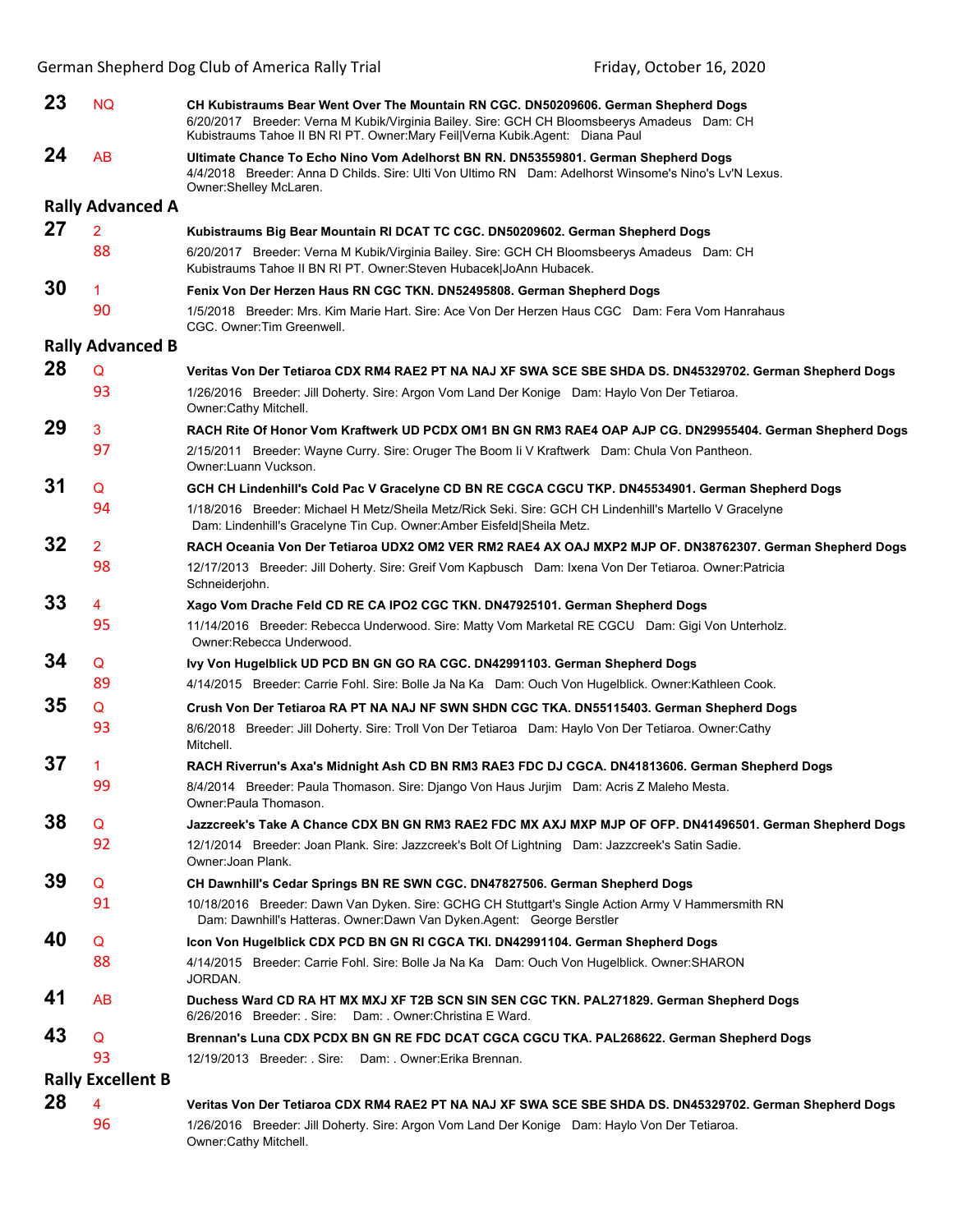| 31 | Q                   | GCH CH Lindenhill's Cold Pac V Gracelyne CD BN RE CGCA CGCU TKP. DN45534901. German Shepherd Dogs                                                                                                               |
|----|---------------------|-----------------------------------------------------------------------------------------------------------------------------------------------------------------------------------------------------------------|
|    | 93                  | 1/18/2016 Breeder: Michael H Metz/Sheila Metz/Rick Seki. Sire: GCH CH Lindenhill's Martello V Gracelyne<br>Dam: Lindenhill's Gracelyne Tin Cup. Owner:Amber Eisfeld Sheila Metz.                                |
| 32 | 1/HC                | RACH Oceania Von Der Tetiaroa UDX2 OM2 VER RM2 RAE4 AX OAJ MXP2 MJP OF. DN38762307. German Shepherd Dogs                                                                                                        |
|    | 99                  | 12/17/2013 Breeder: Jill Doherty. Sire: Greif Vom Kapbusch Dam: Ixena Von Der Tetiaroa. Owner: Patricia<br>Schneiderjohn.                                                                                       |
| 33 | Q                   | Xago Vom Drache Feld CD RE CA IPO2 CGC TKN. DN47925101. German Shepherd Dogs                                                                                                                                    |
|    | 95                  | 11/14/2016 Breeder: Rebecca Underwood. Sire: Matty Vom Marketal RE CGCU Dam: Gigi Von Unterholz.<br>Owner:Rebecca Underwood.                                                                                    |
| 34 | 3                   | Ivy Von Hugelblick UD PCD BN GN GO RA CGC. DN42991103. German Shepherd Dogs                                                                                                                                     |
|    | 96                  | 4/14/2015 Breeder: Carrie Fohl. Sire: Bolle Ja Na Ka Dam: Ouch Von Hugelblick. Owner: Kathleen Cook.                                                                                                            |
| 35 | Q<br>95             | Crush Von Der Tetiaroa RA PT NA NAJ NF SWN SHDN CGC TKA. DN55115403. German Shepherd Dogs<br>8/6/2018 Breeder: Jill Doherty. Sire: Troll Von Der Tetiaroa Dam: Haylo Von Der Tetiaroa. Owner:Cathy<br>Mitchell. |
| 37 | Q                   | RACH Riverrun's Axa's Midnight Ash CD BN RM3 RAE3 FDC DJ CGCA. DN41813606. German Shepherd Dogs                                                                                                                 |
|    | 96                  | 8/4/2014 Breeder: Paula Thomason. Sire: Django Von Haus Jurjim Dam: Acris Z Maleho Mesta.<br>Owner: Paula Thomason.                                                                                             |
| 38 | Q                   | Jazzcreek's Take A Chance CDX BN GN RM3 RAE2 FDC MX AXJ MXP MJP OF OFP. DN41496501. German Shepherd Dogs                                                                                                        |
|    | 95                  | 12/1/2014 Breeder: Joan Plank. Sire: Jazzcreek's Bolt Of Lightning Dam: Jazzcreek's Satin Sadie.<br>Owner: Joan Plank.                                                                                          |
| 39 | Q                   | CH Dawnhill's Cedar Springs BN RE SWN CGC. DN47827506. German Shepherd Dogs                                                                                                                                     |
|    | 79                  | 10/18/2016 Breeder: Dawn Van Dyken. Sire: GCHG CH Stuttgart's Single Action Army V Hammersmith RN<br>Dam: Dawnhill's Hatteras. Owner: Dawn Van Dyken. Agent: George Berstler                                    |
| 41 | Q                   | Duchess Ward CD RA HT MX MXJ XF T2B SCN SIN SEN CGC TKN. PAL271829. German Shepherd Dogs                                                                                                                        |
|    | 78                  | 6/26/2016 Breeder: Sire: Dam: Owner: Christina E Ward.                                                                                                                                                          |
| 43 | Q                   | Brennan's Luna CDX PCDX BN GN RE FDC DCAT CGCA CGCU TKA. PAL268622. German Shepherd Dogs                                                                                                                        |
|    | 93                  | 12/19/2013 Breeder: . Sire: Dam: . Owner: Erika Brennan.                                                                                                                                                        |
| 45 | $\overline{2}$      | RACH Rite Of Honor Vom Kraftwerk UD PCDX OM1 BN GN RM3 RAE4 OAP AJP CG. DN29955404. German Shepherd Dogs                                                                                                        |
|    | 98                  | 2/15/2011 Breeder: Wayne Curry. Sire: Oruger The Boom li V Kraftwerk Dam: Chula Von Pantheon.<br>Owner:Luann Vuckson.                                                                                           |
|    | <b>Rally Master</b> |                                                                                                                                                                                                                 |
| 28 | 4                   | Veritas Von Der Tetiaroa CDX RM4 RAE2 PT NA NAJ XF SWA SCE SBE SHDA DS. DN45329702. German Shepherd Dogs                                                                                                        |
|    | 93                  | 1/26/2016 Breeder: Jill Doherty. Sire: Argon Vom Land Der Konige Dam: Haylo Von Der Tetiaroa.<br>Owner:Cathy Mitchell.                                                                                          |
| 31 | Q                   | GCH CH Lindenhill's Cold Pac V Gracelyne CD BN RE CGCA CGCU TKP. DN45534901. German Shepherd Dogs                                                                                                               |
|    | 89                  | 1/18/2016 Breeder: Michael H Metz/Sheila Metz/Rick Seki. Sire: GCH CH Lindenhill's Martello V Gracelyne<br>Dam: Lindenhill's Gracelyne Tin Cup. Owner: Amber Eisfeld Sheila Metz.                               |
| 32 | 2/HTO               | RACH Oceania Von Der Tetiaroa UDX2 OM2 VER RM2 RAE4 AX OAJ MXP2 MJP OF. DN38762307. German Shepherd Dogs                                                                                                        |
|    | 98                  | 12/17/2013 Breeder: Jill Doherty. Sire: Greif Vom Kapbusch Dam: Ixena Von Der Tetiaroa. Owner: Patricia<br>Schneiderjohn.                                                                                       |
| 33 | 3                   | Xago Vom Drache Feld CD RE CA IPO2 CGC TKN. DN47925101. German Shepherd Dogs                                                                                                                                    |
|    | 97                  | 11/14/2016 Breeder: Rebecca Underwood. Sire: Matty Vom Marketal RE CGCU Dam: Gigi Von Unterholz.<br>Owner:Rebecca Underwood.                                                                                    |
| 35 | Q                   | Crush Von Der Tetiaroa RA PT NA NAJ NF SWN SHDN CGC TKA. DN55115403. German Shepherd Dogs                                                                                                                       |
|    | 85                  | 8/6/2018 Breeder: Jill Doherty. Sire: Troll Von Der Tetiaroa Dam: Haylo Von Der Tetiaroa. Owner:Cathy<br>Mitchell.                                                                                              |
| 37 | $\mathbf 1$         | RACH Riverrun's Axa's Midnight Ash CD BN RM3 RAE3 FDC DJ CGCA. DN41813606. German Shepherd Dogs                                                                                                                 |
|    | 99                  | 8/4/2014 Breeder: Paula Thomason. Sire: Django Von Haus Jurjim Dam: Acris Z Maleho Mesta.<br>Owner: Paula Thomason.                                                                                             |
| 38 | Q                   | Jazzcreek's Take A Chance CDX BN GN RM3 RAE2 FDC MX AXJ MXP MJP OF OFP. DN41496501. German Shepherd Dogs                                                                                                        |
|    | 85                  | 12/1/2014 Breeder: Joan Plank. Sire: Jazzcreek's Bolt Of Lightning Dam: Jazzcreek's Satin Sadie.<br>Owner: Joan Plank.                                                                                          |
| 41 | <b>NQ</b>           | Duchess Ward CD RA HT MX MXJ XF T2B SCN SIN SEN CGC TKN. PAL271829. German Shepherd Dogs<br>6/26/2016 Breeder: . Sire: Dam: . Owner: Christina E Ward.                                                          |